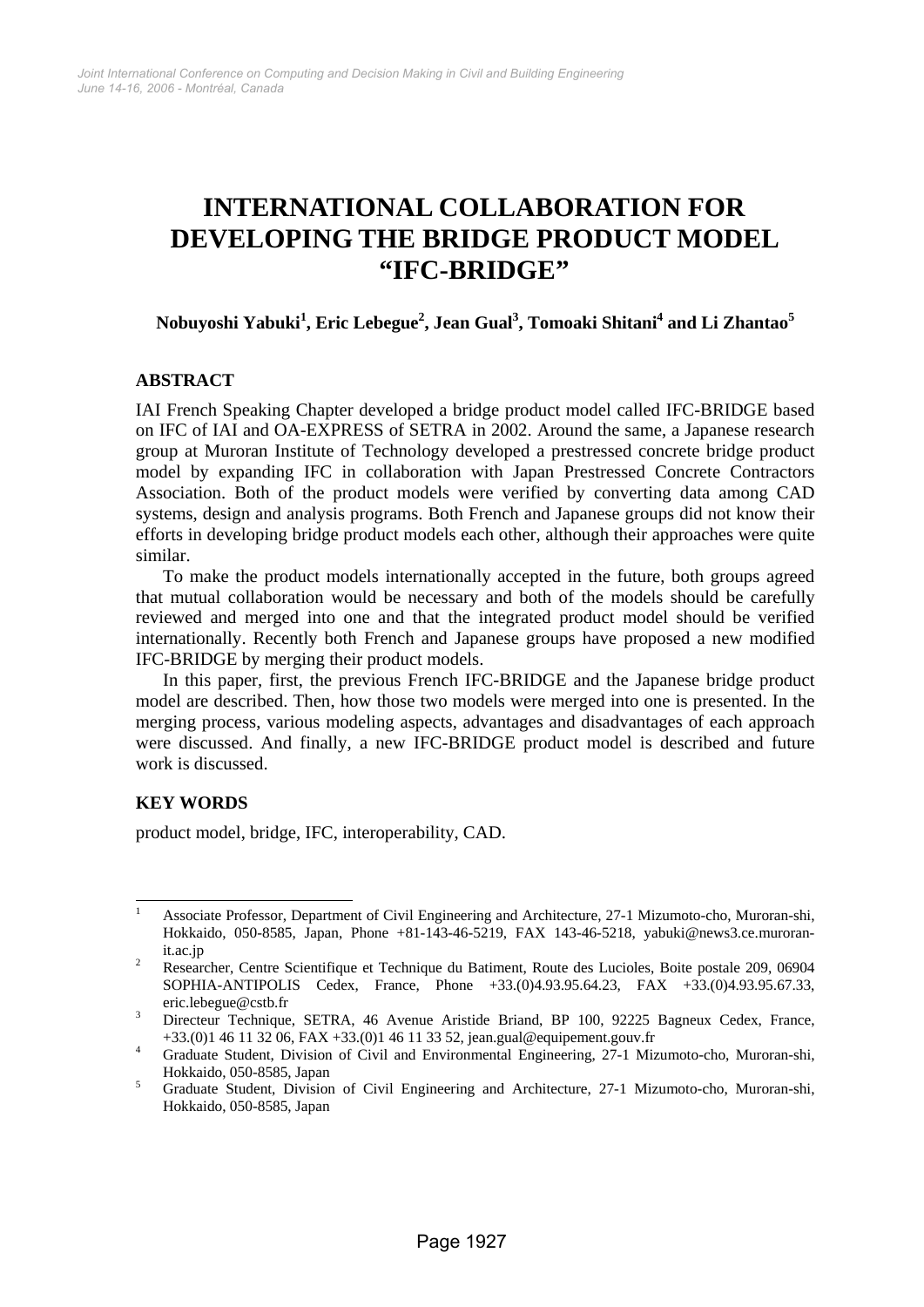# **INTRODUCTION**

Much effort has been seen in developing product models for building design and construction in order to enable the interoperability among heterogeneous application systems such as CAD, analysis, conformance checking, cost estimation, construction scheduling, for more than two decades. Recently, Industry Foundation Classes (IFC) of International Alliance for Interoperability (IAI) seems to be considered as a de facto standard as a building product model. However, as for bridges, each CAD and design software company, nation, and organization has been developing its own product model such as Japan Highway Product Model (JHDM) (Hongo and Ishimura 2003), TransXML (Harrison 2005), and there is little interoperability among those models and application systems.

IAI French Speaking Chapter developed a bridge product model called IFC-BRIDGE based on the IFC and OA-EXPRESS, which is a bridge product model developed by SETRA, French governmental technical center for roads and highways, and it has been open to public since 2002 via the Internet web site (Lebegue 2002). Around the same, a Japanese research group at Muroran Institute of Technology developed a bridge product model named Yabuki Laboratory (YL) Prestressed Concrete (PC) Bridge (YLPC-BRIDGE) product model by expanding IFC in collaboration with Japan Prestressed Concrete Contractors Association. Both of the product models have been verified by converting data among CAD systems, design and analysis programs. Both French and Japanese groups did not know their efforts in developing bridge product models each other, although their approaches were quite similar.

To make the product model internationally accepted de facto standard in the future, both groups agreed that international collaboration would be needed and both of the models should be carefully reviewed and merged into one and that the integrated product model should be verified internationally. Recently both French and Japanese groups have proposed a new modified IFC-BRIDGE by merging their product models by the support of IAI.

In this paper, first, the Japanese YLPC-BRIDGE product model and the previous French IFC-BRIDGE are described. Then, how those two models were merged into one is presented. In the merging process, various modeling aspects, advantages and disadvantages of each approach were discussed. Finally, a new IFC-BRIDGE product model is described and future work is discussed.

## **YLBP-BRIDGE PRODUCT MODEL**

#### **CHARACTERISTICS OF THE PRODUCT MODEL**

As there was no product model for PC bridges in the early 2000's, Yabuki and Shitani developed a PC bridge product model based on IFC2x (Yabuki and Shitani 2002). Figure 1 shows some classes of the develped product model. They analyzed the characteristics of PC bridges and defined new classes for slabs, prestressing strands, sheaths, voids, reinforcing bars (rebars), and anchoring devices. A feature of theia model is that it clearly represents the relationship that the concrete contains elements such as reinforcing bars, prestressing strands, and voids by representing the concrete as a spatial structure element by B-rep (Boundary representation). Then, they selected ifcXML for implementing the developed product model among several XML schemas, and implemented the schema of the product model and an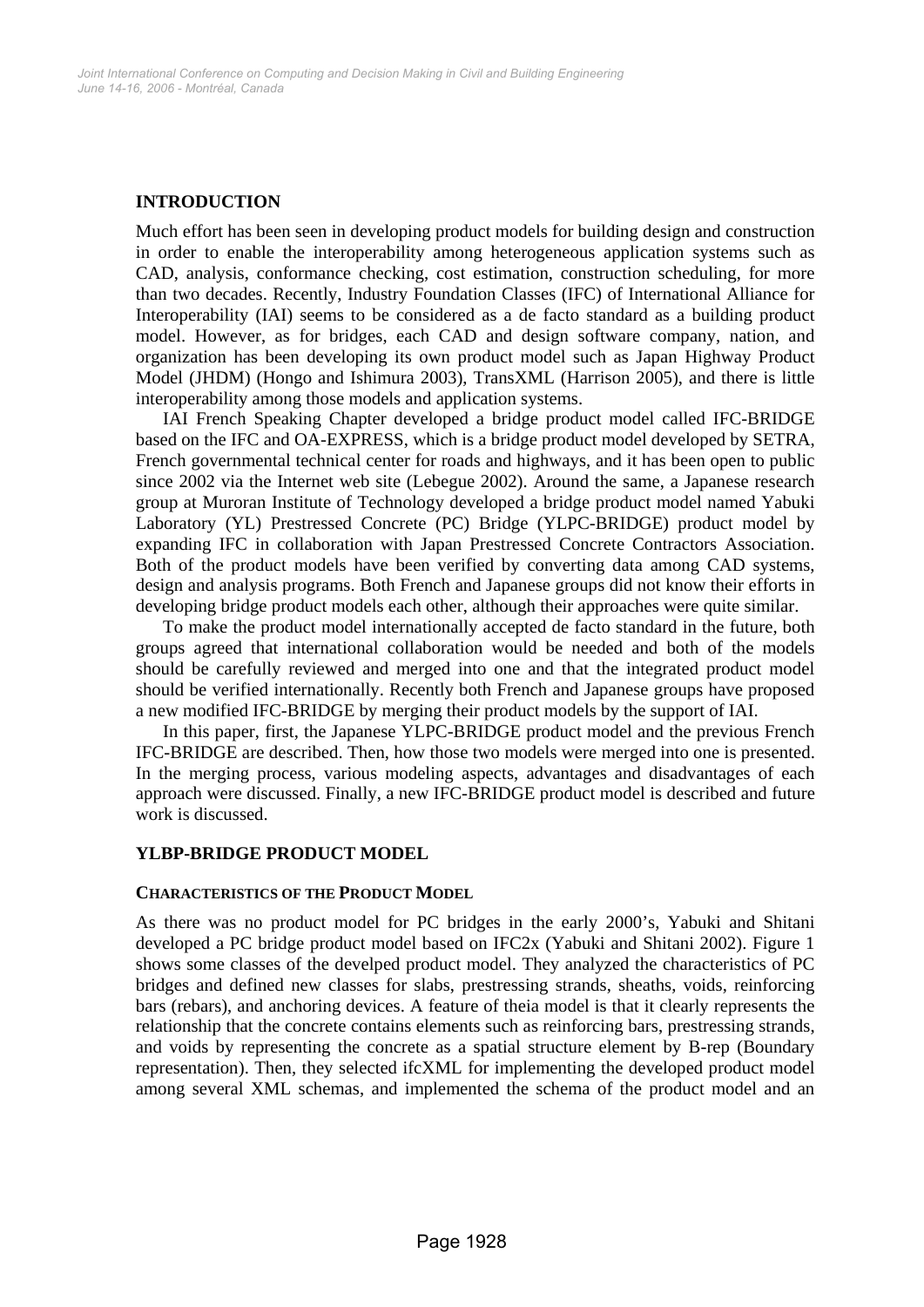instance of a PC bridge by using ifcXML. The basic characteristics of the product model for PC bridges are the following.

- The basic structure of IFC2x has been retained and new classes of members for PC bridges have been defined as 3D models based on the object-oriented technology.
- New classes of property sets for a slab and contained members such as rebars, prestressing strands, voids, etc., have been defined.
- A modern model developing technique, i.e., separating property sets from object classes rather than representing all attributes in product classes, was employed, which makes the model more flexible.
- ifcXML has been selected for implementing the product model. ifcXML is compatible with the standardized modeling language, EXPRESS of International Organization for Standardization (ISO) – Standards for The Exchange of Product Model data (STEP).



Figure 1: Product model classes for PC bridges in EXPRESS-G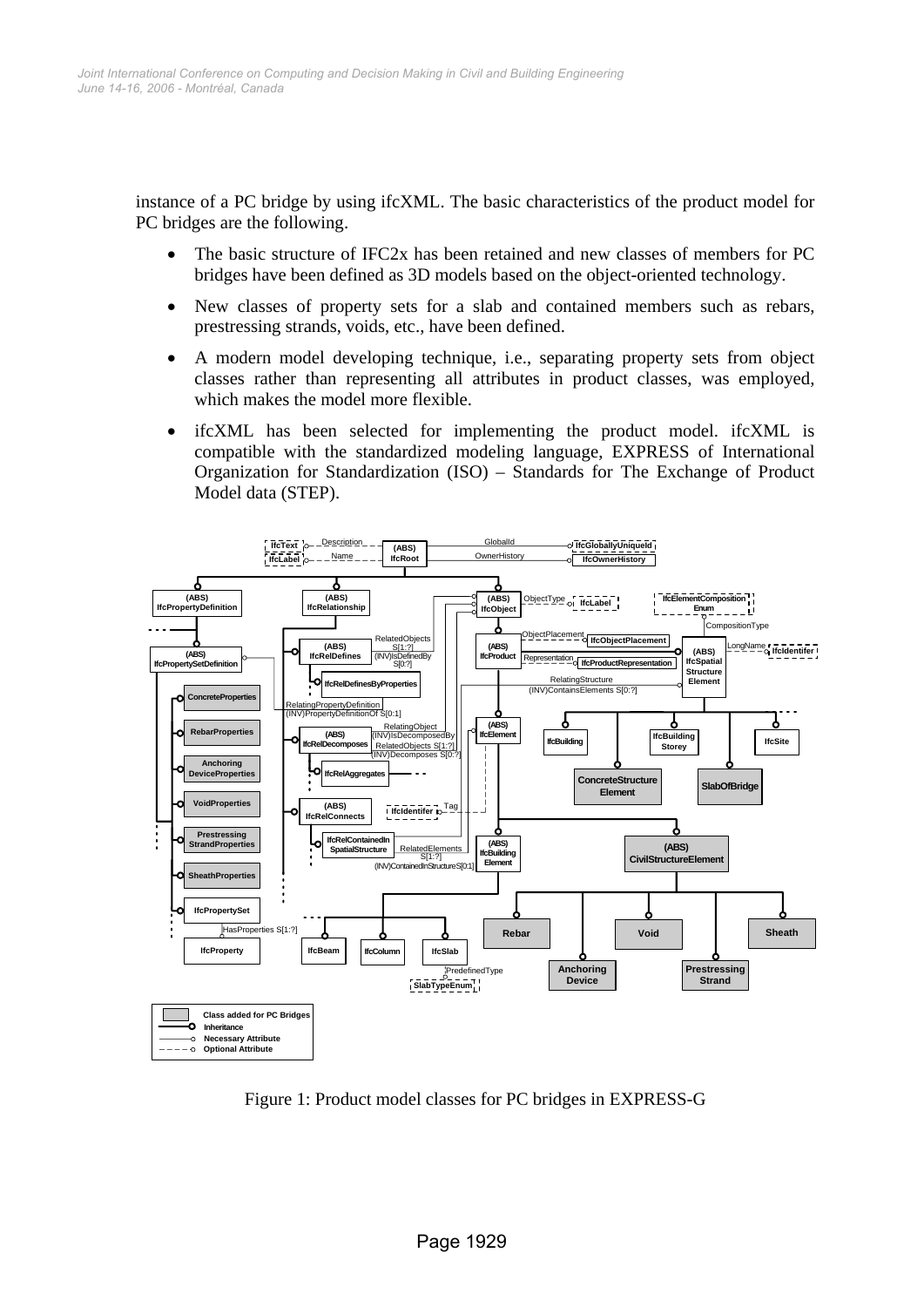#### **INTEGRATION AND APPLICATION OF YLPC-BRIDGE PRODUCT MODEL**

To check the validity and practicality of the model, they integrated the product model with three application systems, namely, 3D-CAD, a PC bridge structural design system, and Multi-Agent system by developing converter programs as shown in Figure 2. The converter program named CAD2PM (CAD to Product Model) can generate product model data of PC bridge objects as an ifcXML, and PM2CAD (Product Model to CAD) retrieves data from the instance file and renders the 3D model in AutoCAD automatically. The Multi-Agent consists of interference checking agent, reinforcing bar (rebar) cover checking agent and rebar space checking agent.

The application case of an interference checking agent is as the following. In this case, a user designed a prestressed concrete composite girder as shown in Figure 3, using CAD2PM and AotoCAD2002. When the design was done, the interference checking agent automatically read the instance file which was generated by CAD2PM, and checked whether interference existed or not in the file. In this case, interfered parts which consisted of re-bars, a prestressing strand and a sheath was found, and the interference checking agent generated 3D solids of the interfered objects as shown in Figure 3.

The application case of the rebar cover checking agent and the rebar space checking agent is the following. A user designed a 3D CAD model of a precast segment, using CAD2PM and AutoCAD2002. Since the instance file was generated by executing CAD2PM, the rebar cover checking agent and the rebar space checking agent worked autonomously and checked rebar cover and space, retrieving data from the instance file. In this case, the rebar space checking agent sent no message, but the rebar cover checking agent sent a message saying, "Some rebars violate the cover provision." And then, the rebar cover checking agent displayed the result of checking (Figure 4). At the same time, this system output this result into the instance file as a new property value. Then, the user executed PM2CAD, which constructed a 3D CAD model form the new instance file. Figure 4 shows that rebars which have yellow color, need to be modified. Then, the user modified the rebars and updated the product model data.



Figure 2: A Concrete Bridge Design System Using Multi-Agents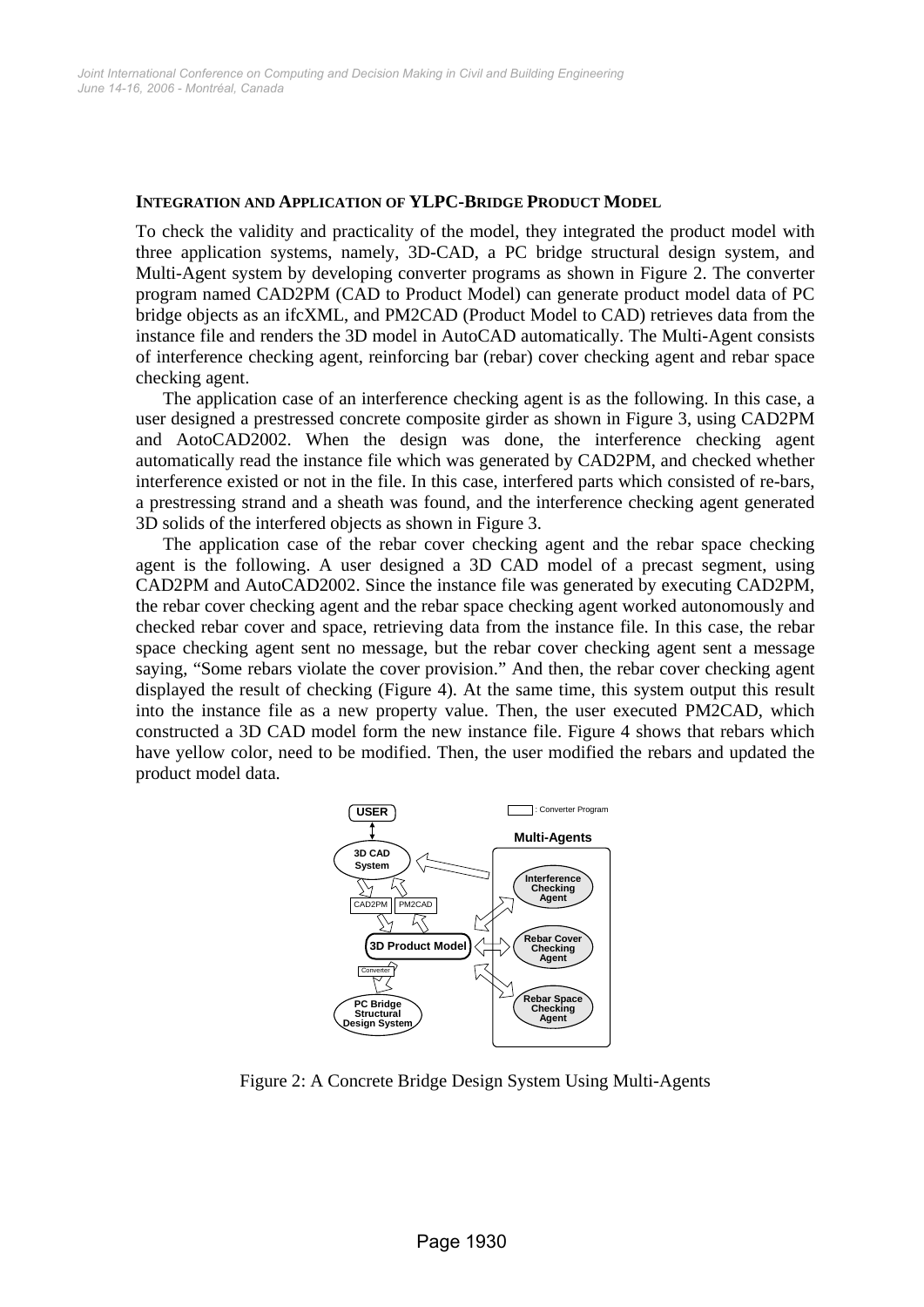

Figure 3: An interfering rebar and interference solid

# **IFC-BRIDGE DATA MODEL**

# **THE DEVELOPMENT PROCESS OF IFC-BRIDGE DATA MODEL**

In France, a study was conducted on bridge data model at French Civil Engineering Association (AFGC) in 1994. In 1998, a French bridge data model named OA\_EXPRESS was developed by SETRA with building firms, design offices, etc. In 2000, they demonstrated that OA\_EXPRESS could be used for exchanging data among a 3D-CAD software for bridges, called OPERA and a 3D structural analysis software for bridges, called PCP. Both OPERA and PCP were developed by SETRA (Figure 4).

In order to extend the audience of OA\_EXPRESS, they looked at international standards based on Express technologies, and found IFC of IAI. They decided to translate OA\_EXPRESS to IFC and developed IFC-BRIDGE Version 1.0 in 2002.



Figure 4: Screen shots of OPERA (left) and PCP (right)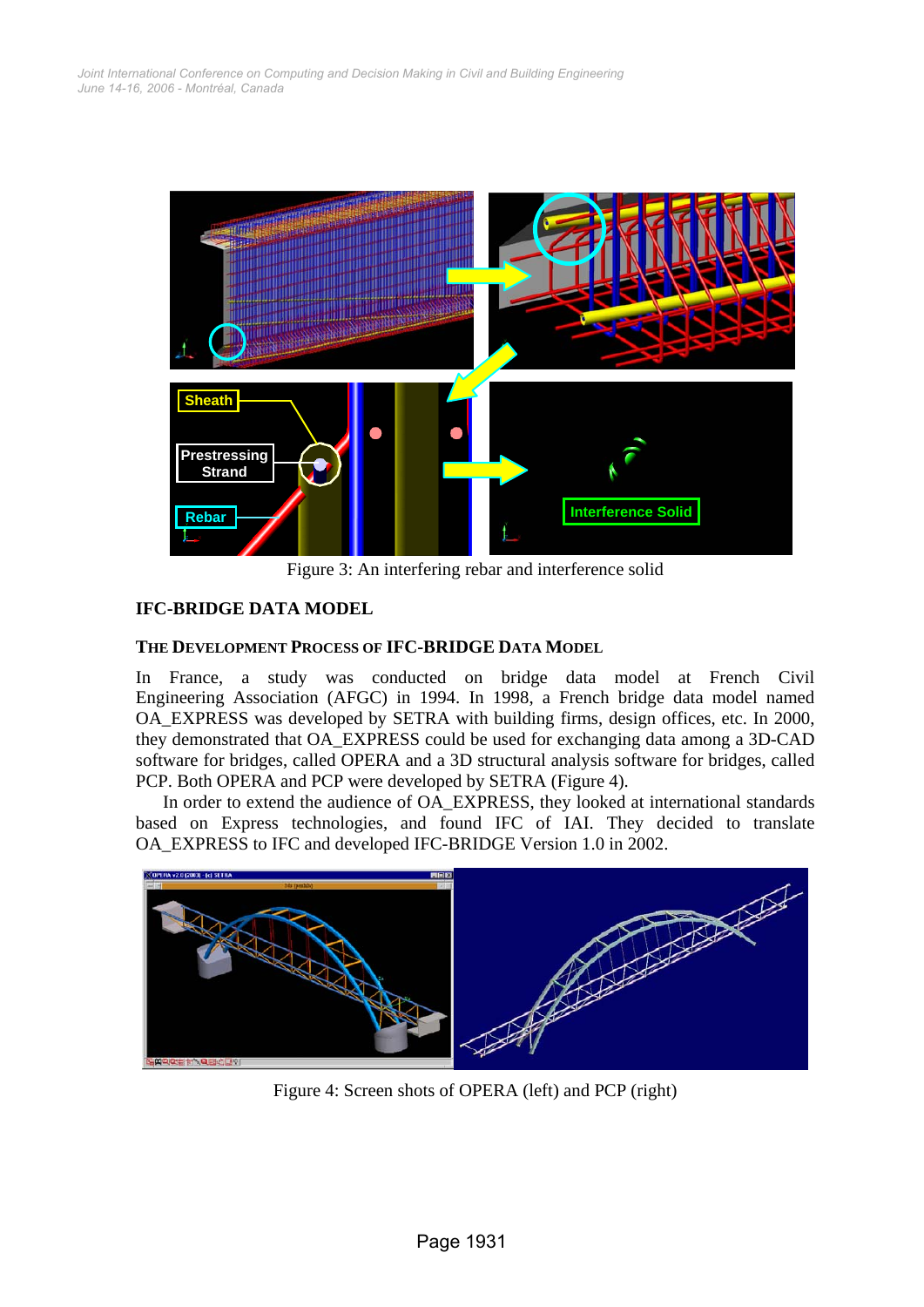#### **MAIN CHARACTERISTICS OF IFC-BRIDGE DATA MODEL**

In complement to standard IfcBuildingElement entity, an IfcBridgeElement entity was proposed for identifying bridge specific objects (Figure 5). For aggregating these bridge elements, two new entities, IfcBridge and IfcBridgeStructureElement, were proposed so tha typical bridge parts such as decks, cables, pylons, etc. can be identified. In IFC-BRIDGE, a transversal cut of a bridge element composed of several fibers and materials can be completely defined.

For geometric definition of bridges, which can be associated to bridge elements, standard IFC2x geometric entities can be defined. However, in the scope of IFC-BRIDGE project, a new IfcBridgeSectionedSpine entity is proposed for defining specific bridge "prismatic element" geometry which can be defined by providing a set of IfcBridgeSection objects along a reference line. In addition, the Clothoidal curve was added to the geometric library since the original IFC did not have this curve.



Figure 5: General structure of bridge and transversal cuts

## **INTEGRATION OF YLPC-BRIDGE AND IFC-BRIDGE PRODUCT MODELS**

## **INTERNATIONAL COLLABORATION PROCESS**

We held our first meeting at SETRA in April 2004 for searching ways for international collaboration and agreed to merge the two models into one, developing a new IFC-BRIDGE. After the meeting, the Civil Engineering Group was newly established in IAI Japan Chapter in November 2004 as a counterpart of the IFC-BRIDGE group of IAI French Speaking Chapter. In 2004, our proposal for a joint research project of Japan-France Integrated Action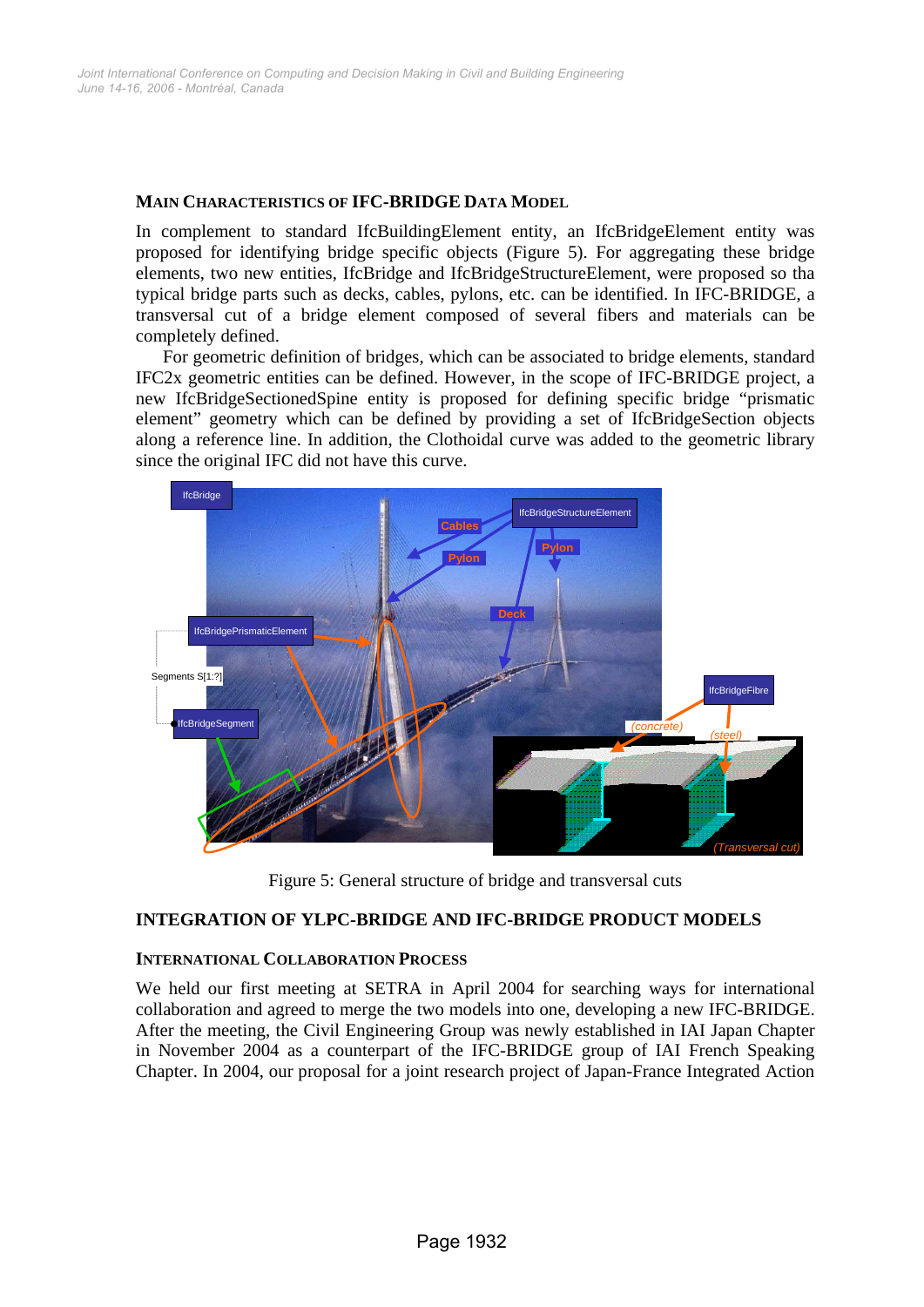Program (SAKURA) of Japan Society for the Promotion of Science (JSPS) and the Ministry of Foreign Affairs of France was accepted for 2005-2006.

In August 2005, the French group revised IFC-BRIDGE and proposed the Version 2.0. The Japanese group had reviewed the Version 1.0 and quickly reviewed the Version 2.0, and wrote up a proposal for modifying the IFC-BRIDGE Version 2.0 by merging the YLPC-BRIDGE. Three researchers of the Japanese group visited the Center for Science and Technique of Buildings (CSTB) at Sophia-Antipolis in France in September 2005 and discussed the integration of the two data models. They agreed the modification proposal of the Japanese group there. In November 2005, Four researchers of the French group visited Japan and discussed with many of Japanese researchers and engineers. And we held seminars on bridge product models and their impact on design and construction.

#### **REVIEW RESULT OF IFC-BRIDGE BY THE JAPANESE GROUP**

The following is a list of major issues pointed out by the Japanese group based on their review of IFC-BRIDGE.

- Since classes represening members of bridges such as void, sheath, etc., were not defined in the model (Figure 6), prestressed concrete (PC) or reinforced concrete (RC) bridges cannot be represented in detail.
- New classes, such as IfcBridgeSection, IfcBridgeProfileDef, IfcBridgeFibre, etc., were developed in this model, and a number of material attributes such as concrete and steel to a bridge section (IfcBridgeSection) can be added by using thes classes. However, a concrete or a steel part of the section cannot be treated as an independent object.

#### **MODIFICATION PROPOSAL FROM THE JAPANESE GROUP ON IFC-BRIDGE**

Main items of the proposal for modifying IFC-BRIDGE Version 2.0 (V2) from the Japanese group consist of the following:

- First, IfcBridgeElementComponent should be added to IFC-BRIDGE V2 as a subclass of IfcBridgeElement. Second, the subclasses of IfcBridgeElementComponent of YLPC-BRIDGE data model, such as Rebar, Void, Sheath, AnchoringDevice, PrestressingStrand, etc., should be added to IFC-BRIDGE V2.
- IfcBridgeSingularInternalPoint, which was newly developed in IFC-BRIDGE V2 as a required attribute should be added to IfcBridgeElementComponent as an optional attribute instead of required one. By doing so, we have two optional methods for describing the subclasses, e.g., Rebar, PrestressingStrand, of IfcBridgeElementComponent as in the following; 1) Using the classes developed in IFC-BRIDGE V1 and IFC-BRIDGE V2, such as IfcBridgeReferenceLine and IfcBridgeSingularInternalPoint. 2) Using the origin classes of IFC2x2, such as IfcExtrudedAreaSolid and IfcSectionedSpine.

•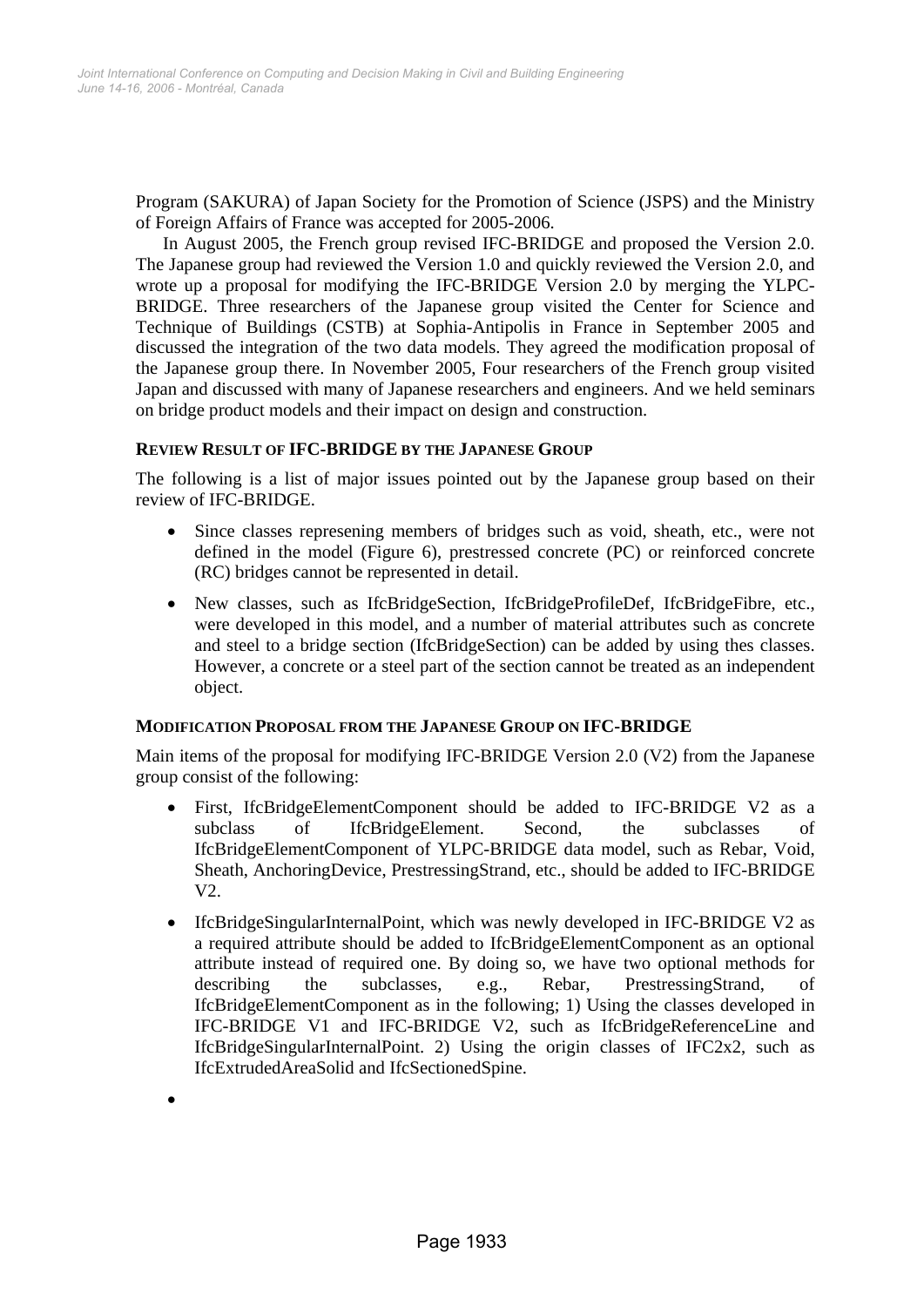*June 14-16, 2006 - Montréal, Canada Joint International Conference on Computing and Decision Making in Civil and Building Engineering*



Figure 6: General structure of IFC-BRIDGE V2

- Both IfcBridgeTendon and IfcBridgeReinforcingBar were newly developed classes in IFC-BRIDGE V2, and are functionally similar to PrestressingStrand and Rebar of YLPC-BRIDGE, respectively. Therefore, if these classes are added to IFC-BRIDGE, IfcBridgeTendon and IfcBridgeReinforcingBar should be deleted from IFC-BRIDGE.
- In IFC-BRIDGE V1, IfcBridgeElement was the subclass of IfcElement. However, in IFC-BRIDGE V2, it became the subclass of IfcBuildingElement. So, IfcBridgeElement should be the subclass of IfcElement.

All the above proposal was accepted by the French group and was incorporated into the IFC-BRIDGE V2 Revision 2 (R2). Figure 7 shows a part of the schema of the new IFC-BRIDGE V2 R2 data mode.

On the other hand, the Japanese group also learned the following things from the IFC-BRIDGE.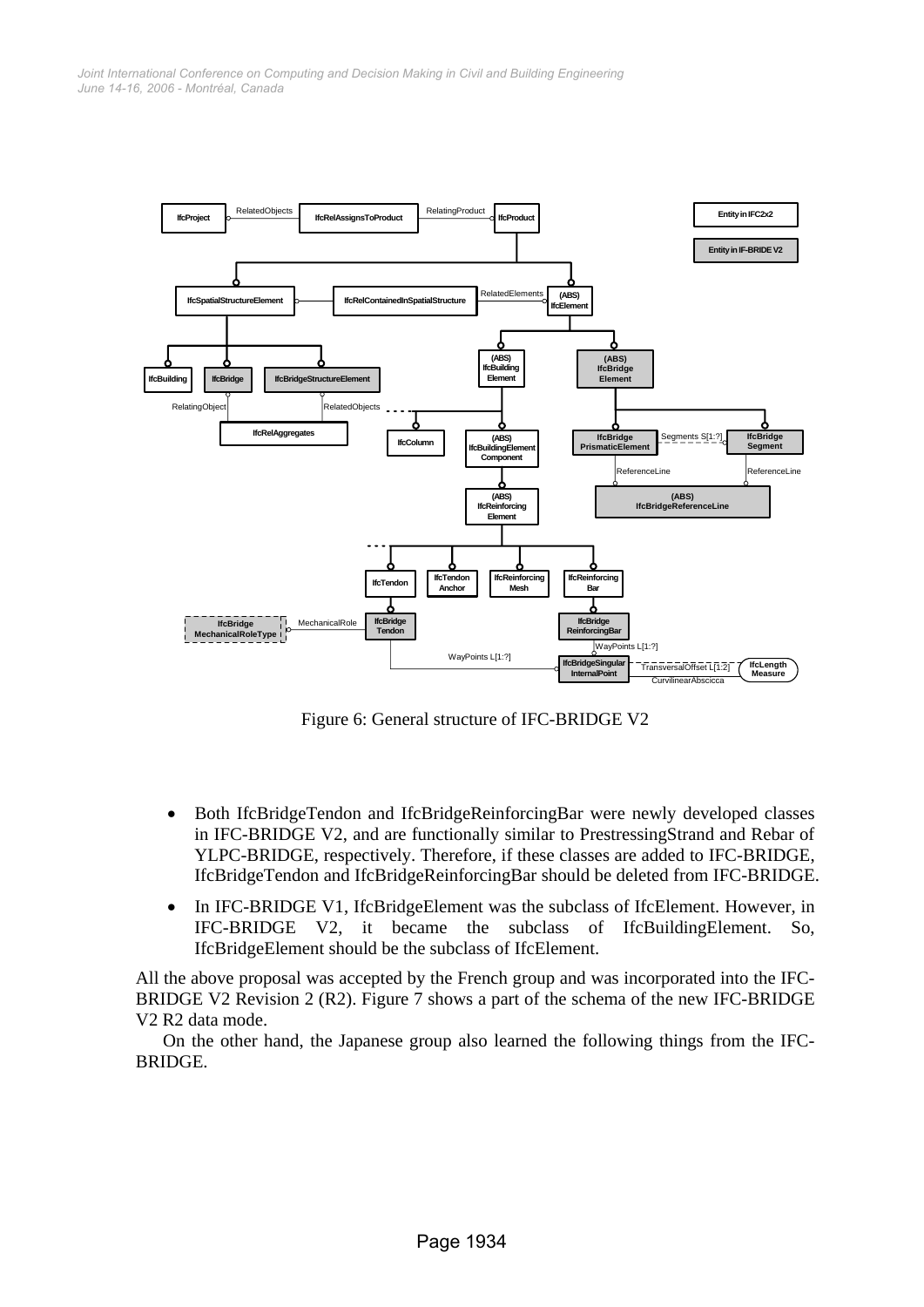

Figure 7: A new IFC-BRIDGE product model

- In YLPC-BRIDGE Data Model, there are also classes named SlabOfBridge and ConcreteStructureElement as subclass of IfcSpatialStructureElement (Figure 1). These classes were functionally similar to the class IfcBridgeStructureElement in IFC-BRIDGE V2. Thus, using the IfcBridgeStructureElement class instead of SlabOfBridge, ConcreteStructureElement of YLPC-BRIDGE is more appropriate.
- Using IfcPropertySet class instead of adding property set classes such as ConcreteProperties, RebarProperties, is more appropriate to maintain the IFC whole structure and class representation.

The new IFC-BRIDGE data model will be thoroughly reviewed and implemented into IFC by an IFC expert in the near future.

## **CONCLUSION**

In this paper, the Japanese YLPC-BRIDGE and the French IFC-BRIDGE product models were described. Then, we presented how those two models were merged into one by the international collaboration. In the merging process, various modeling aspects, advantages and disadvantages of each approach were discussed. And finally, a new IFC-BRIDGE product model was described and future work is discussed.